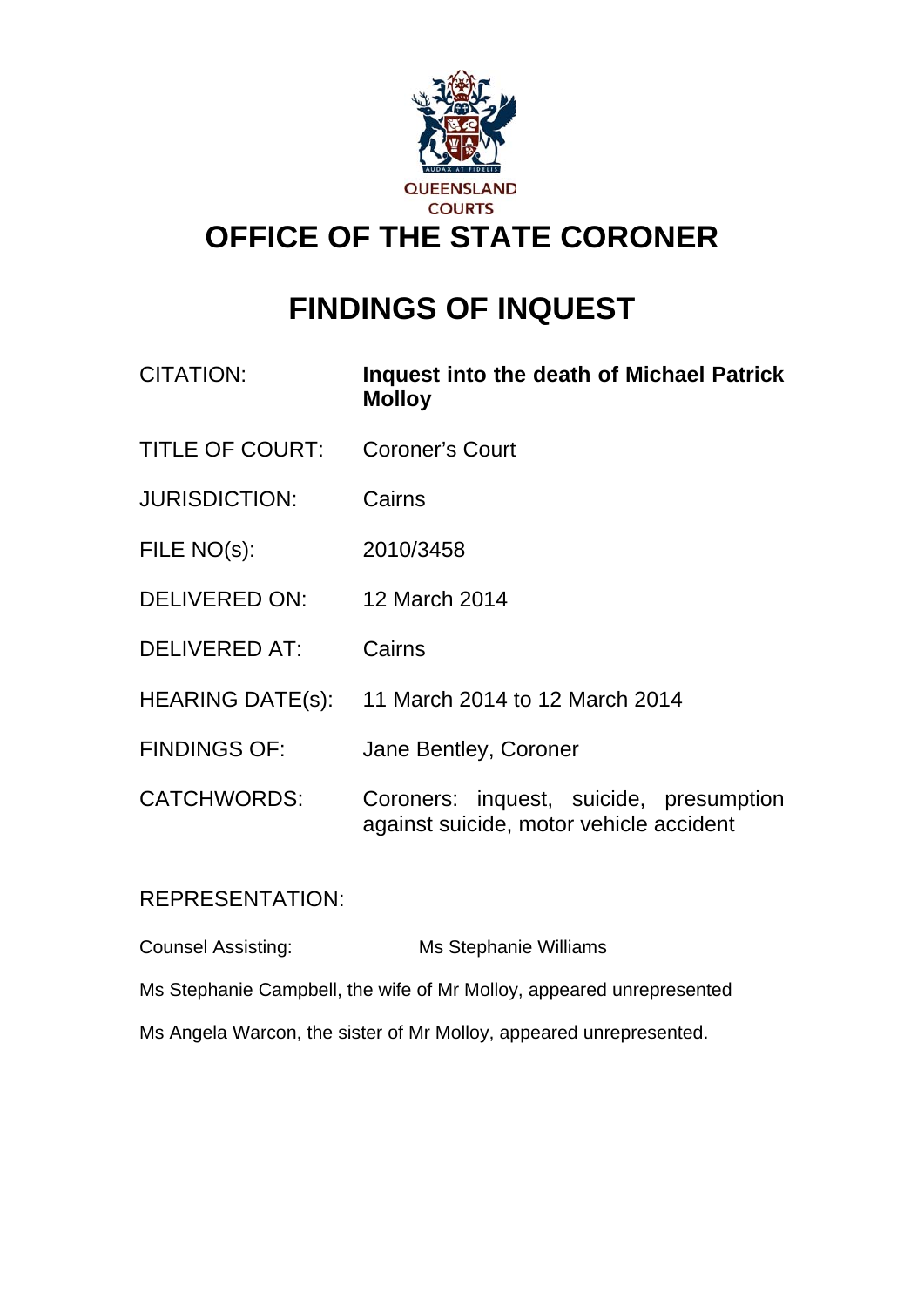<span id="page-1-0"></span>Section 45 of the *Coroners Act 2003* provides that when an inquest is held the coroner's written findings must be given to the family of the person who died, each of the persons or organisations granted leave to appear at the inquest and to officials with responsibility over any areas the subject of recommendations. These are my findings in relation to the death of Michael Patrick Molloy. They will be distributed in accordance with the requirements of the Act and posted on the web site of the Office of the State Coroner.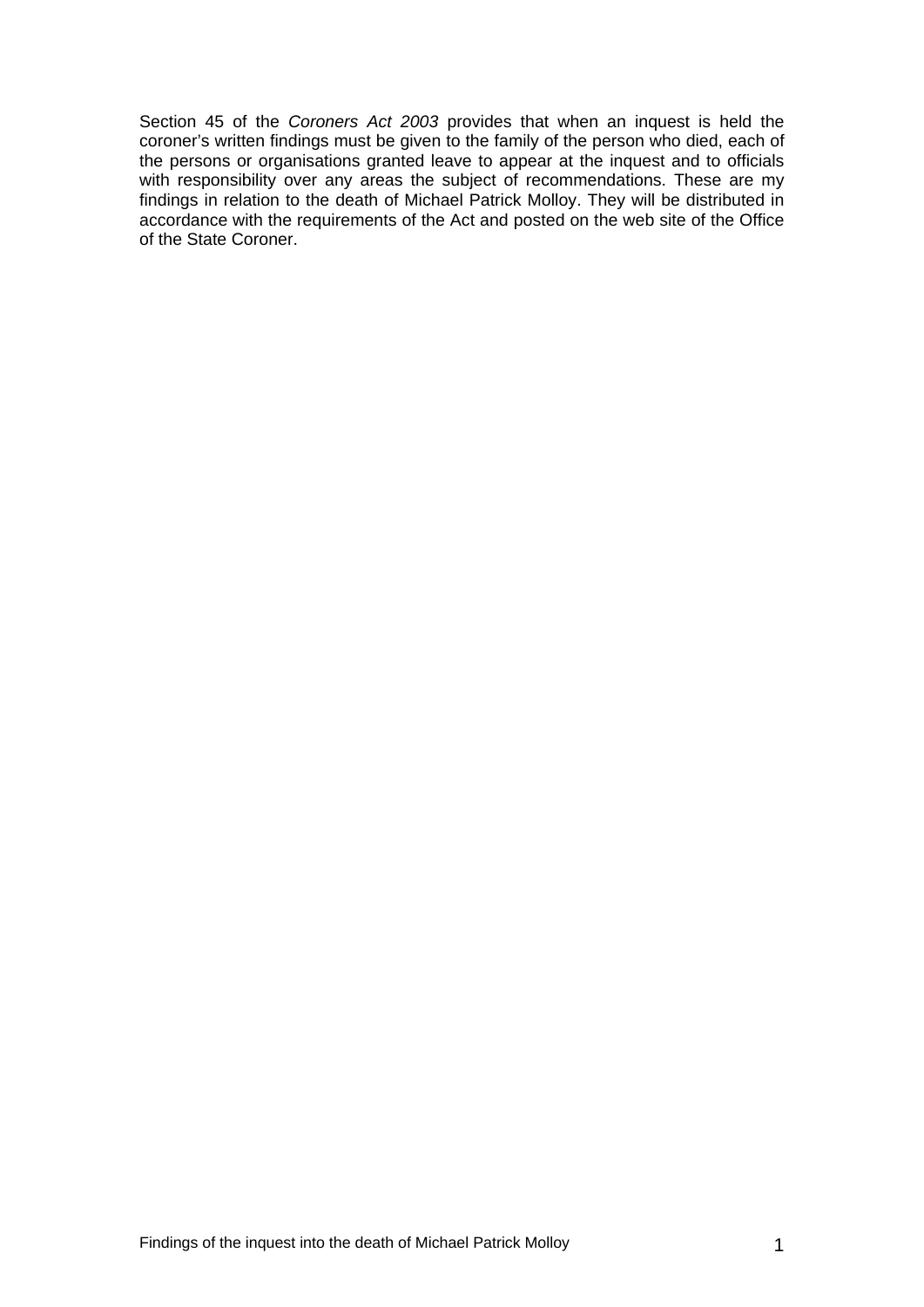## **Introduction**

#### *The scope of the Coroner's inquiry and findings*

An inquest is not a trial between opposing parties but an inquiry into a death. The scope of an inquest goes beyond merely establishing the medical cause of death.

The focus is on discovering what happened - not on ascribing guilt, attributing blame or apportioning liability. The purpose is to inform the family and the public of how the death occurred and, in appropriate cases, with a view to reducing the likelihood of similar deaths.

As a result, a coroner can make preventive recommendations concerning public health or safety, the administration of justice or ways to prevent deaths from happening in similar circumstances in future.

A coroner must not include in the findings or any comments or recommendations, statements that a person is or maybe guilty of an offence or is or maybe civilly liable.

Proceedings in a coroner's court are not bound by the rules of evidence. That does not mean that any and every piece of information however unreliable will be admitted into evidence and acted upon. However, it does give a coroner greater scope to receive information that may not be admissible in other proceedings and to have regard to its origin or source when determining what weight should be given to the information.

A coroner should apply the civil standard of proof, namely the balance of probabilities. However the more significant the issue to be determined, the more serious an allegation or the more inherently unlikely an occurrence, then the clearer and more persuasive the evidence needs to be for a coroner to be sufficiently satisfied it has been proven.

If, from information obtained at an inquest or during the investigation, a coroner reasonably suspects a person has committed an offence, the coroner must give the information to the Director of Public Prosecutions in the case of an indictable offence and, in the case of any other offence, the relevant department. A coroner may also refer a matter to the Criminal Misconduct Commission or a relevant disciplinary body.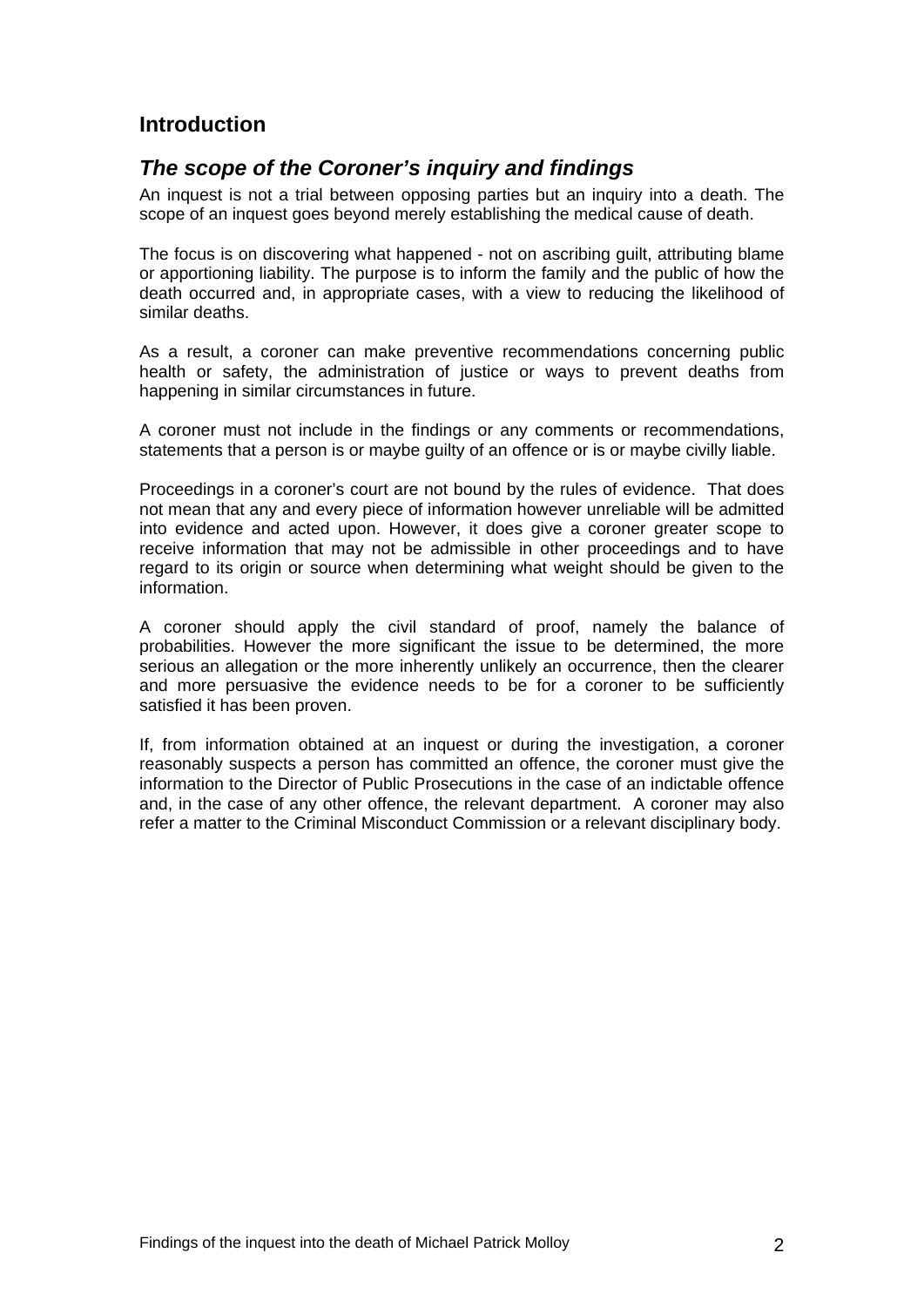These findings and comments:

- confirm the identity of the deceased person, the time, place and medical cause of his death;
- consider whether his death was due to suicide or accident.

#### **Summary**

At the time of his death Michael Patrick Molloy was 38 years of age and resided with his wife, Stephanie Campbell, at Cananga Close, Kamerunga.

At about 3.50pm on 8 October 2010 Mr Molloy was driving his blue Ford Falcon XR6 sedan inbound (towards Cairns City) on Ray Jones Drive at Portsmith.

George Priestley was driving his white Kenworth prime mover and towing a Shepherd semi-trailer on the same road. Mr Molloy was travelling behind the car that was travelling behind the prime mover.

Mr Molloy passed the car in front of him and then passed the prime mover.

At a location approximately 200 metres south west of Lyons Street, between the Peter Morris Bridge crossing Chinaman Creek and Lyons Street Mr Molloy pulled over to the left shoulder and got out of his vehicle, leaving it partly in the stopping lane and partly on the grass verge. Mr Molloy left the engine running, with the vehicle in 'Park' and the handbrake off.

Mr Molloy then moved out onto the road in front of the prime mover. Although Mr Priestley took evasive action by braking and moving to the right, he was unable to avoid hitting Mr Molloy and the truck ran over Mr Molloy causing extensive injuries to his head, neck, arms and upper body.

Queensland Ambulance officers attended and pronounced Mr Molloy deceased at the scene at 4.05pm. His died instantly upon being struck by the prime mover.

#### **Cause of death**

On 13 October 2012 a forensic pathologist conducted an autopsy which revealed that Mr Molloy died from multiple injuries he sustained in the motor vehicle collision. The pathologist noted that there were no features from the autopsy or toxicology to obviously explain Mr Molloy's observed actions immediately leading to the collision.

#### **The Forensic Crash Unit Investigation**

The Forensic Crash Unit of the Queensland Police Service carried out an extensive and thorough investigation into the accident and found:

- the weather was fine and did not contribute to the accident;
- the road was in good condition with no defects which contributed to the accident;
- the prime mover and semi-trailer had no mechanical defects which could have contributed to the accident;
- the Ford Falcon had no mechanical defects.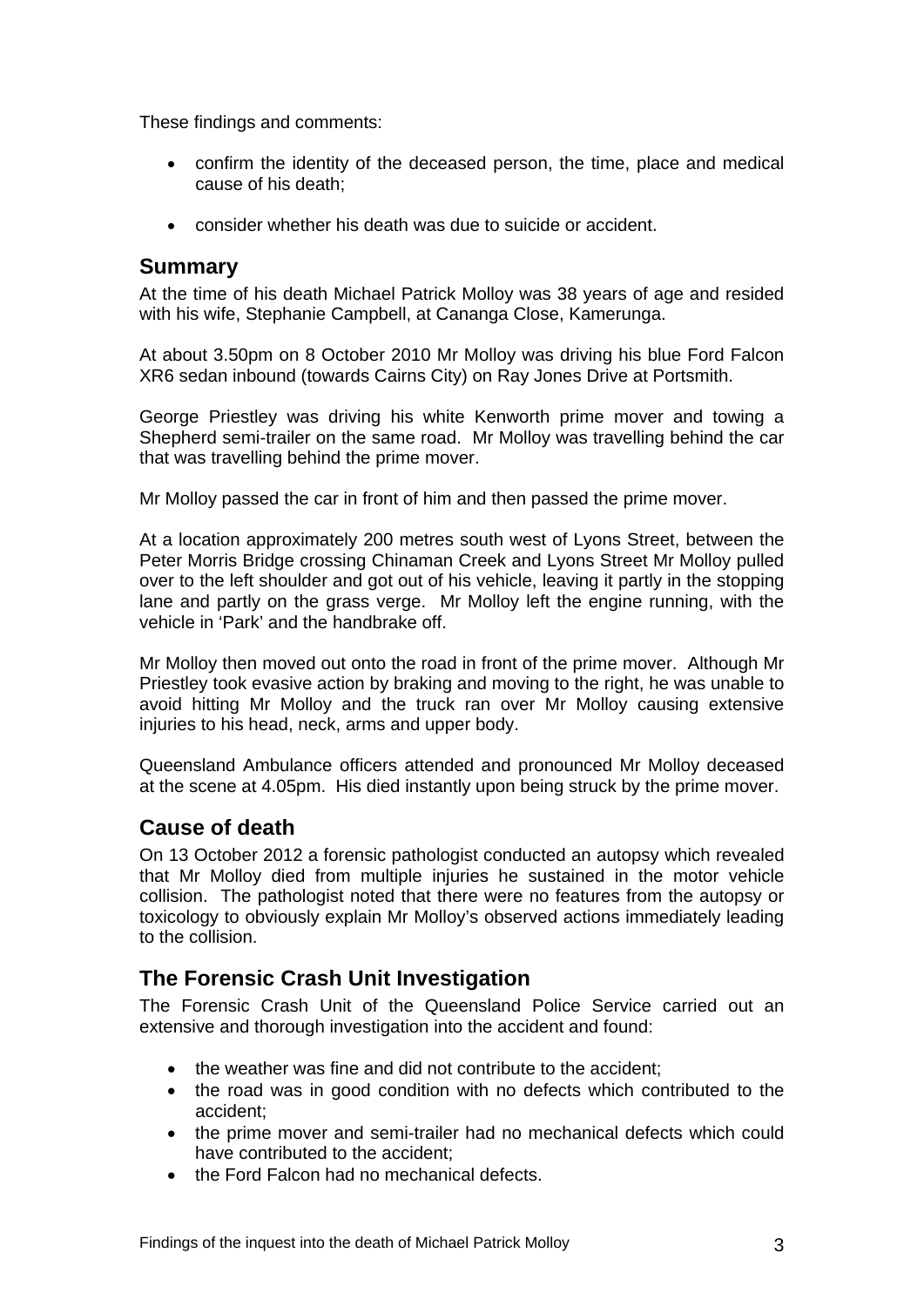A medical certificate was located in Mr Molloy's car. It was written by Dr Thesinger and certified that Mr Molloy was unfit to work from 4 to 8 October 2010. Inquiries with Dr Thesinger revealed that Mr Molloy had visited him on 6 October 2010 and stated that he had the flu, that there was a lot of stress at work and that he was having trouble sleeping. Dr Thesinger wrote a prescription for a psoriasis cream and advised Mr Molloy that he could take 'Restavit' which is an over the counter sleeping preparation.

Police also ascertained that on 6 October 2010 Mr Molloy and his wife and business partner (Chris Cyglar) had sold their business, the restaurant 'Shindigs'. The receipt for the deposit of the sale of the business, an amount of \$154,665.40 was found in Mr Molloy's car.

Police interviewed a number of Mr Molloy's family members and friends. All said that they were not aware of any reason why Mr Molloy would commit suicide. They were not aware that he was depressed, that he was experiencing any marital or financial problems. A number of the witnesses stated that Mr Molloy had previously said that, due to his experience as a police officer, he did not agree with suicide and he would never do it.

All persons who had been in contact with Mr Molloy on the day of his death and the days leading up to his death were of the opinion that he was happy that the business had sold, that he was in good spirits and that there was no indication that he was depressed or that he would be thinking of committing suicide.

Ms Campbell provided information to police. She said that the period leading up to that week had been very stressful because of the sale of Shindigs but on completion of the sale on Wednesday, Mr Molloy was relieved and positive. They had plans in place to catch up with friends that night and the following days. The sale of the business removed any financial stressors.

Ms Campbell said that Mr Molloy had no mental health history and didn't suffer from depression. The possibility of suicide was raised with Ms Campbell and she responded by saying that he would never suicide and had often expressed strong views against suicide. Most recently he voiced those views after a friend committed suicide.

Police also interviewed a number of persons who saw the accident or were at the scene very shortly after the accident.

Shirley Colleen Croft was the driver of a car travelling immediately behind the truck and she saw a man 'jump out' of a blue car at the side of the road and he 'threw himself in front of the truck'. She said that he dove forward with his arms outstretched. She rejected any suggestion that Mr Molloy may have tripped, describing his action as 'intentional' and 'one movement'.

Christopher Michael Winn was headed north bound on Ray Jones Drive in the right hand lane. He saw a man get out of a blue Ford and stand facing the oncoming traffic. As he passed, he looked in his rear view mirror and saw the man, 'Walk straight out in front of the truck'.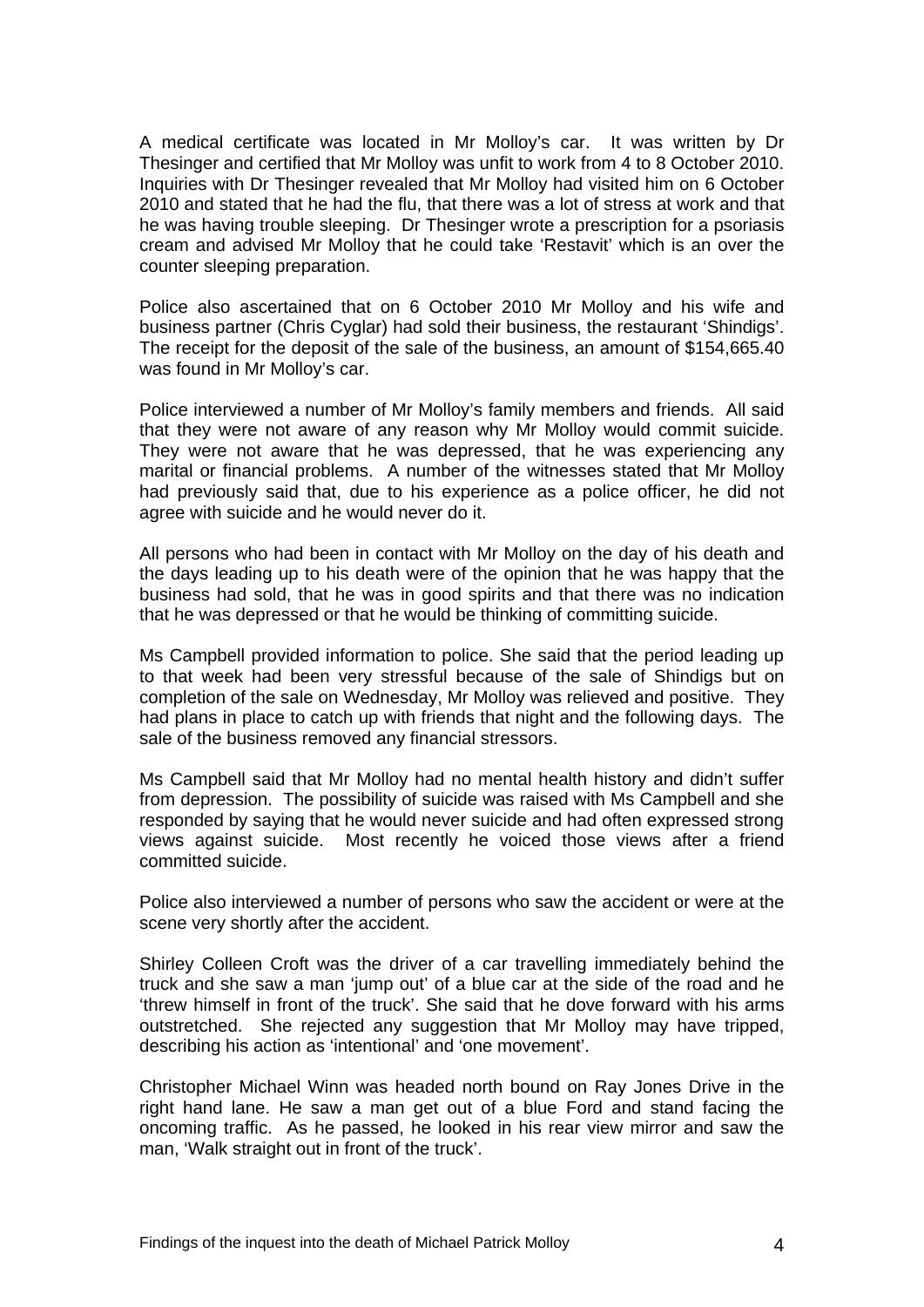Mr Winn saw the truck strike Mr Molloy. He said the truck driver had no time to react. Mr Winn rejected the possibility that Mr Molloy jumped, dove or threw himself in front of the truck.

He stated 'He just stepped out like he was walking on a pedestrian crossing – he just put his left foot forward and walked straight out in front of the truck'.

Mr Winn said that he saw a white car parked on the other side of the road as he passed Mr Molloy and his initial impression was that Mr Molloy was crossing the road to go to that vehicle.

No other witness recalls seeing a white car parked on the other side of the road immediately before the accident. Colin Jackson arrived at the scene shortly after the accident and he saw a white utility parked facing the wrong way, on the opposite side of the road about 25 to 30 metres up the road.

Grant Richmond Mills was driving 50 metres behind the truck and noticed the blue Ford to the side of the road. He saw the car door open and said that Mr Molloy 'Did a superman dive in front of the truck'.

Mr Mills rejected the possibility that Mr Molloy had tripped and stated, 'I am 100% certain he launched himself'.

Leslie John Laing was driving beside the prime mover. He saw the blue Ford pass the prime mover and another car in front of the prime mover and then suddenly pull off to the side of the road. Mr Laing then changed lanes into the same lane as the prime mover. He saw a man get out of the Ford and look towards the oncoming traffic. As he passed he continued to look at the man in his rear view mirror. He saw the man stand beside the car for 2 or 3 seconds and then saw the man, 'dive' under the truck and then he saw the truck swerve.

Robyn Margaret Gray was driving towards the city on Ray Jones Drive, in the left lane ahead of a truck, when she saw the blue Ford stopped on the side of the road. In one movement, the door opened and a man came out.

She stated, 'I remember looking at his face, he had a determined intense look on his face – he was in a crouched position. By that time I was then past him I looked in the rear vision mirror and I saw him throw himself, with his arms out above his head, onto the road in front of the truck.'

Kathryn Lenore Bishop was outbound on Ray Jones Drive (travelling in the opposite direction and on the other side of the median strip) when she saw a blue car pulled over on the side of the road. She saw man run from the side of the road – she thought perhaps he was trying to cross the road.

Michael Andrew Jonsson was in the travelling outbound in the right lane when he noticed the blue car and a man in its immediate vicinity who moved, 'Quite quickly towards the carriageway.'

Mr George Priestley was the driver of the Kenworth truck that struck Mr Molloy. He noticed a blue vehicle on the side of the road while travelling inbound on the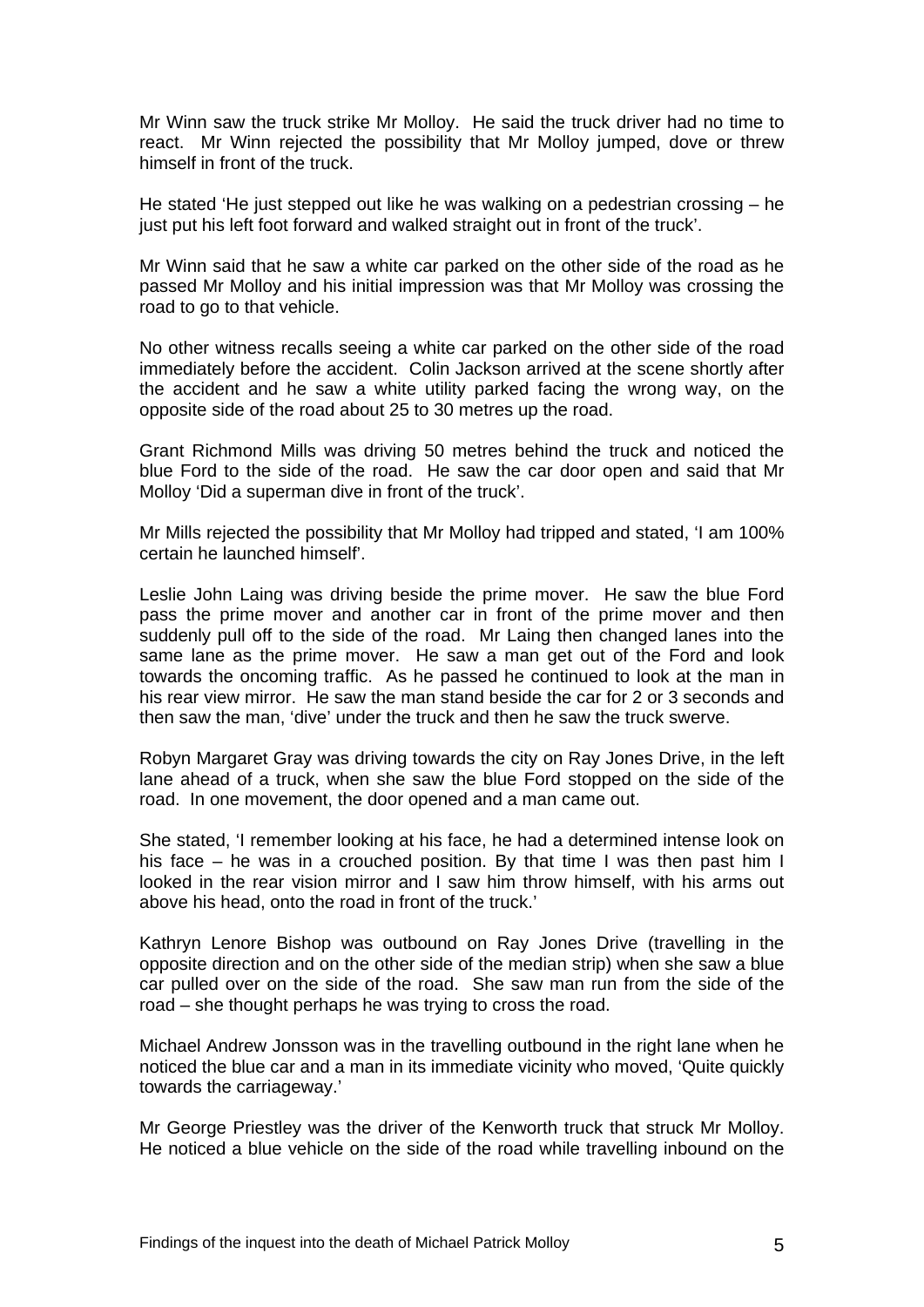left side lane. When he was about 30 metres away from the vehicle a male person opened the door and got out of the car.

Mr Priestley told police, 'I could see the face focussed on me or the front of my truck. He sort of took a couple of very quick steps and done a belly flop in front of the truck. As soon as I could see that something not normal was going on I have pulled hard to my right, as hard as I possibly could with the time I had. I braked at the same time. I felt a bump, bump, looked in my rear vision mirror. I could see what happened. My trailer was forward of the person. I pulled back onto my side of the road and pulled up here where the truck was off the road.'

Mr Priestley said that Mr Molloy waited until he was very close to the truck before moving out in front of it. Mr Priestly was asked whether Mr Molloy could have tripped to which he replied, 'No, definitely not. No way in the world.'

Police noted that at the time of the accident Mr Molloy was wearing a pair of jeans and that the cuff of the right leg was frayed and considered the possibility that he had tripped and fallen onto the road.

Police concluded:

- Mr Molloy was probably very close to the road or laying down on it when he was struck by the truck;
- The reason Mr Molloy stopped his car on Ray Jones Drive, alighted from it and moved into the path of the prime mover could not be determined.

#### **The coronial investigation**

Diego De Leo, Professor of Psychiatry and Director of the Australian Institute for Suicide Research and Prevention, reviewed the investigation into the death of Mr Molloy.

Professor De Leo noted that there was no indication that Mr Molloy was suffering from any sign of depression or any psychopathology. However, he also noted that statistics reveal that in Queensland five persons per year commit suicide by jumping in front of moving vehicles; that such persons often act impulsively and do not leave suicide notes; and, that in nearly half of the suicide cases recorded in Queensland, men who took their own lives showed no signs of depression.

The Professor concluded that the life circumstances of Mr Molloy were not such as to render a suicide event probable.

#### **The inquest**

A pre-inquest directions hearing was held on 28 February 2014 and the inquest listed to commence on 11 March 2014. Ms Campbell and Ms Warcon were given leave to appear and it was advised that the issues to be explored at inquest were:

The circumstances surrounding the death of Michael Molloy; and Whether Mr Molloy died as a result of suicide or accident.

Material gathered during the police investigation and the coronial investigation was tendered as evidence at the commencement of the inquest. A total of 42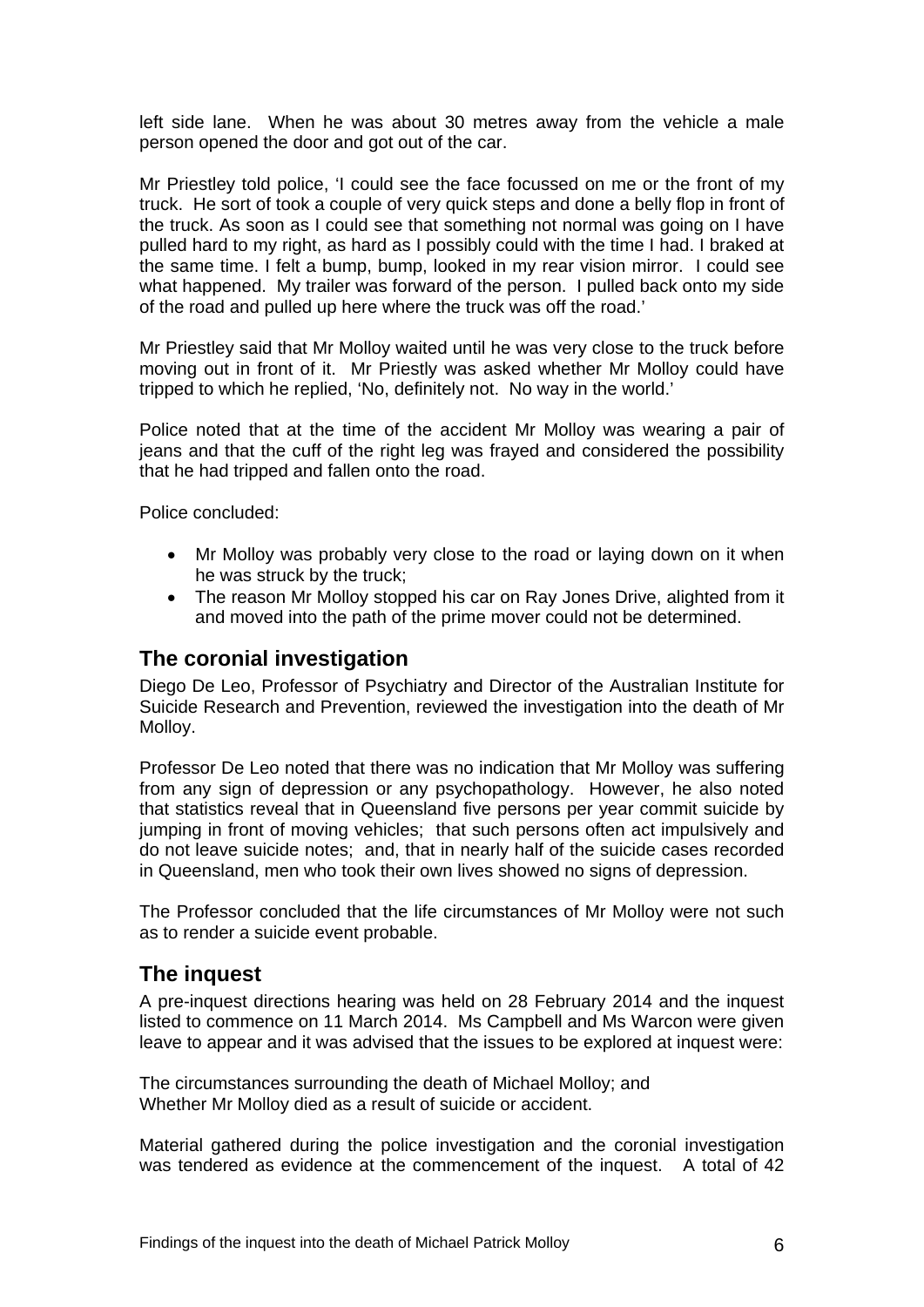exhibits were tendered at the commencement of the inquest including witness statements, documents, photographs and electronic discs and a further exhibit was tendered during the inquest.

Thirteen witnesses were called to give evidence:

CROFT Shirley Colleen WINN Christopher Michael MILLS Grant Richmond LAING Leslie John GRAY Robyn Margaret BISHOP Kathryn Lanor JONSSON Michael Andrew PRIESTLEY George CAMPBELL Stephanie CYGLER Craig Michael EYRE Justin Bernard WARCON Angela Joan WEBER Peter Wilhelm

## **The evidence**

#### **Stephanie Campbell**

Stephanie Campbell gave evidence at the inquest and reiterated her belief that Mr Molloy was happy just prior to his death. Whilst he had experienced a stressful time during the sale of the business he was relieved that it had sold and was looking forward to plans they had made to socialise with friends and also to spend some time relaxing. Ms Campbell communicated with Mr Molloy numerous times the day of his death and spoke about their plans to meet at 5pm that evening, the birth of their neighbour's baby that day and a friend's new puppy. He gave no indication that he was other than in good spirits. Ms Campbell stated that there was no financial stress in their lives and they had not been arguing in the lead up to Mr Molloy's death.

#### **Angela Warcon**

Angela Warcon gave evidence that she and Mr Molloy had a very close relationship and discussed everything including very intimate details of their lives. She believed that she knew everything about him. She spoke to him regularly before his death, as usual, and he appeared to be in good spirits. She knew that he had been feeling a little unwell and joked with him about having the 'man flu'. She said that she could tell by the sound of his voice when she spoke with him on the day of his death that he was tired but he told her he was relieved to have sold the business and talked about his plans for the future including a 'White Christmas' in New York.

Ms Warcon was aware from conversations she had with Mr Molloy that he was very much against suicide because of the effect that it had on those who were left behind. She is strongly of the belief that he would not have committed suicide.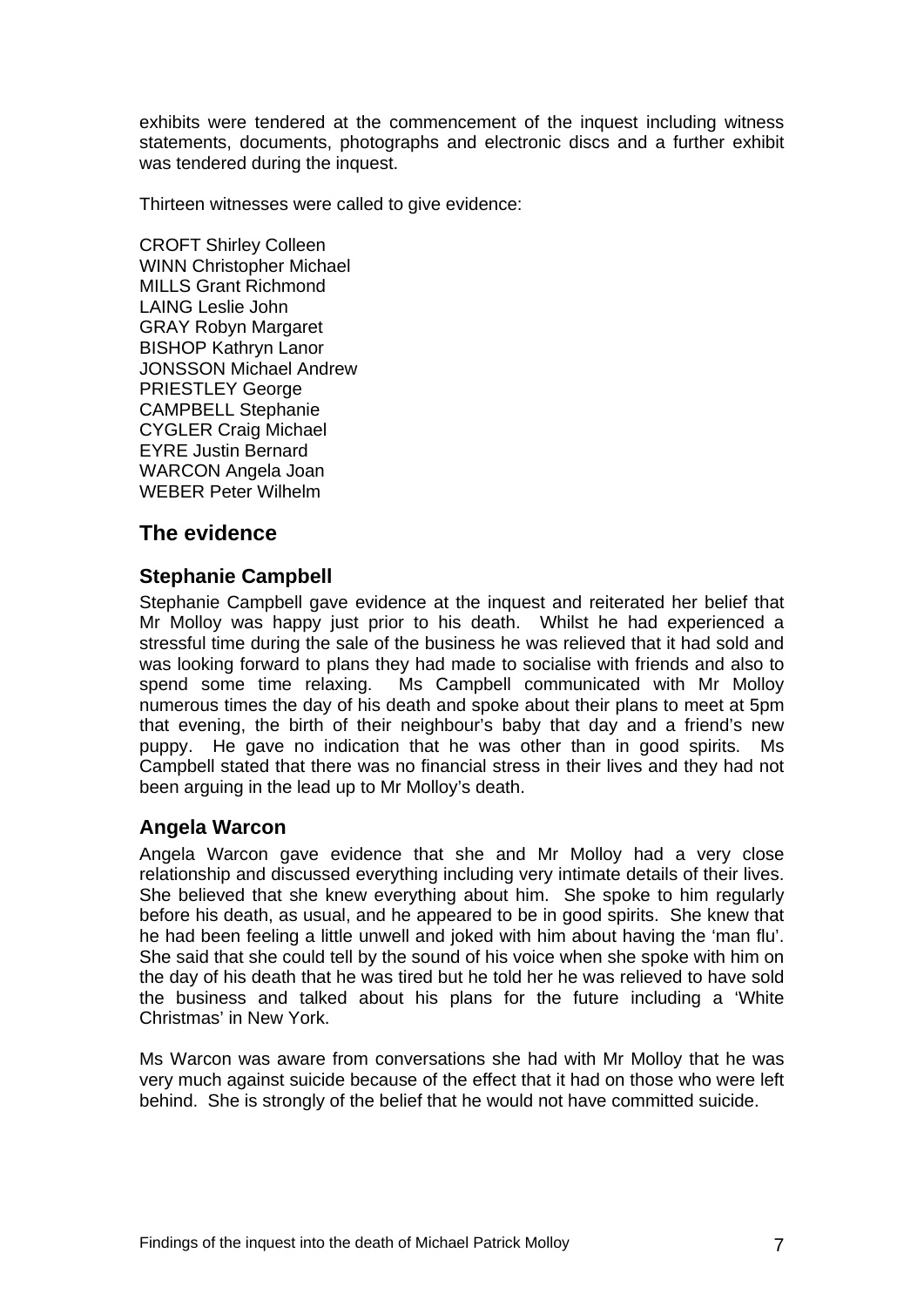## **George Priestley**

Mr Priestley gave evidence of the accident. His evidence was consistent with the information he gave to police. He said that Mr Molloy got out of his car and leant up against it for 2 to 3 seconds. He was facing the truck and Mr Priestly saw that his face was very pale. He took two quick steps toward the road, put his hands up in the air and did a 'belly flop' onto the road in front of the truck.

Mr Priestley stated that it was not possible that Mr Molloy had tripped as there was nothing to trip on.

#### **Grant Mills**

Grant Mills gave evidence that he pulled out of Kate Street onto Ray Jones Drive directly behind the prime mover. He was about 200 metres behind the truck when he pulled out but was moving closer to it as he accelerated along the road. When he was about 100 metres behind the truck he saw a blue vehicle on the side of the road (he thought it was a ute). He saw a man sitting in the driver's seat with his legs out of the car. When the truck got closer the man got out of the car, took two or three steps towards the road and 'supermanned' out in front of the truck. He said that it was a definite jump rather than a fall. Mr Mills said that he was certain that he was behind the truck and there were no cars in front of him.

#### **Shirley Croft**

Shirley Croft gave evidence that she was driving directly behind the truck in the left hand lane inbound. She saw a blue car stopped on the left hand side of the road. She saw a person get out of the car. She said that he was facing away from her at that time and then he turned his body towards the traffic, put his arms out in front of him and 'dove' in front of the truck.

#### **Robyn Gray**

Robyn Gray gave evidence that she was driving in the left hand lane heading inbound. She saw a blue ute pulled over on the side of the road. She saw the car door open and a man get out. She saw his face out of her passenger window as she drove past him. She stated that the look on his face was one of focus and concentration. He was looking backwards towards the oncoming traffic.

Ms Gray stated that she kept looking in her rear view mirror and saw the man, with his arms outstretched over his head, throw himself in front of the truck.

When shown a photograph of the car Ms Gray stated her recollection was that it was a utility but it must have been a sedan.

Ms Gray pulled over and went back to speak to the truck driver. They had a discussion in which they both agreed that Mr Molloy had deliberately stepped out in front of the truck.

#### **Leslie Laing**

Mr Laing gave evidence that he was travelling inbound. He passed the prime mover and then pulled in to the left lane in front of it. He saw a blue XR6 pass the truck and then it pulled into the left lane and straight over to the side of the road where it stopped. Mr Molloy got out of the car quickly, stood beside it and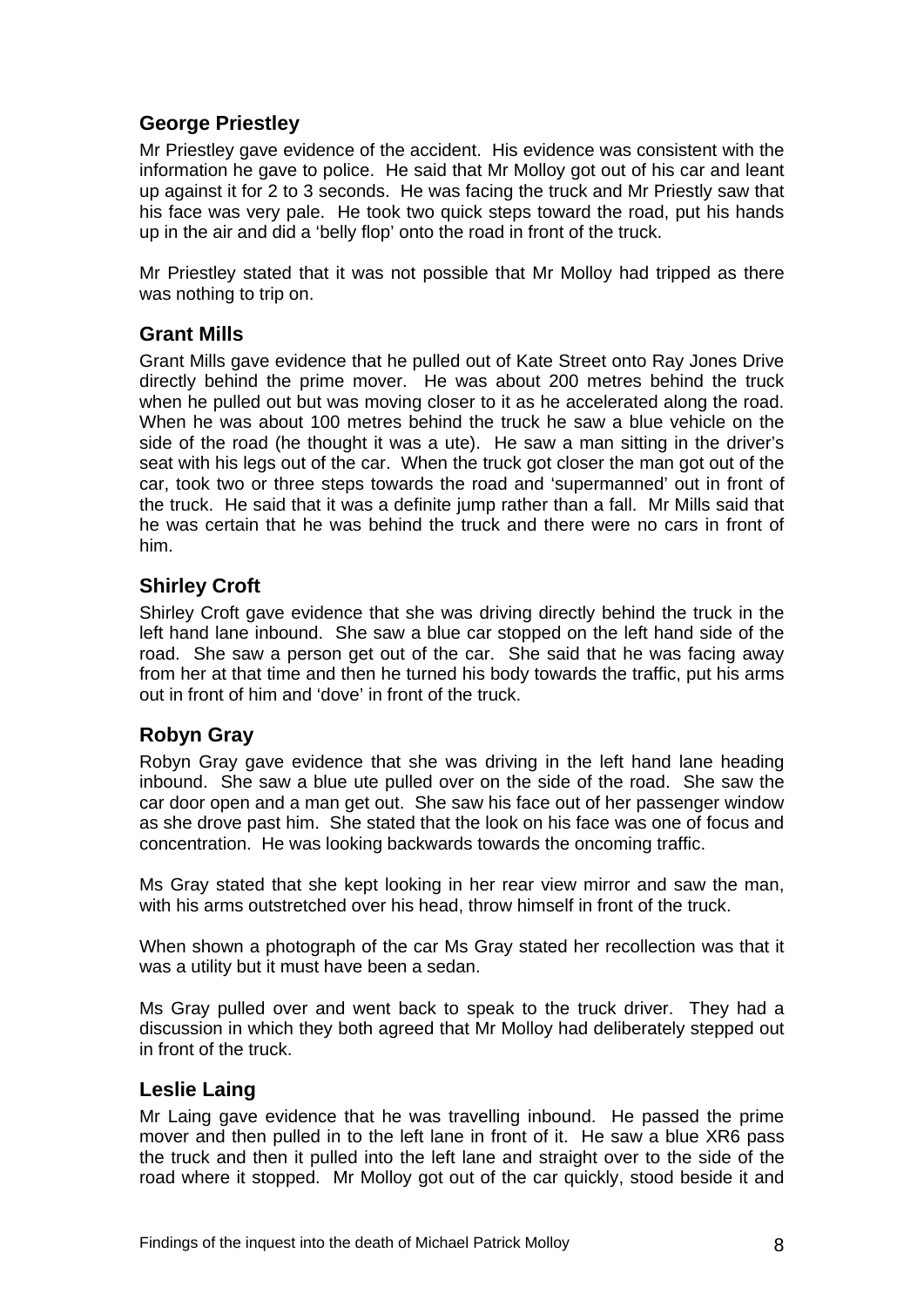looked across the road and then at the oncoming truck. He then 'dove' under the truck. Mr Laing said that he saw Mr Molloy put his arms out at chest height and lunge onto the road. He was about 20 to 30 metres away at that time.

#### **Christopher Winn**

Mr Winn said that he was travelling in the right hand lane inbound. He saw the car had pulled over. He saw a man get out and close the door and stand looking at the traffic. He had sunglasses on his head.

Mr Winn saw a white car or van parked on the median strip (on the other side of the road and facing outbound). He thought that Mr Molloy may have been looking at that vehicle.

He looked back to Mr Molloy and saw the truck approaching and saw Mr Molloy step out in front of the truck. Mr Winn said that Mr Molloy did not appear distressed. He had his hands down beside him and took a step out in front of the truck.

#### **Michael Jonnson**

Mr Jonnson gave evidence that he was driving outbound in the right hand lane. He saw a man standing beside a car parked off to the left. He saw the man move onto the carriageway. At that point his vision was obscured by foliage and when he looked back again he saw that Mr Molloy had been struck by the truck.

Mr Jonnson said that Mr Molloy moved very quickly onto the road – he was standing beside the road and then moved quickly out onto it.

## **Craig Cygler**

Mr Cygler was a good friend of Mr Molloy's. He spoke to him on the days before and on the day of his death. He believed he was in good spirits.

#### **Justin Eyre**

Mr Eyre was good friends with Mr Molloy and lived next door to him. He spoke to him on the day of his death and saw him the previous evening. He said that, in his opinion, Mr Molloy was elated that he had sold the business. Mr Molloy looked a bit tired on 7 October 2010 but he had been working very hard.

Mr Eyre spoke to Mr Molloy at about 3.20pm on 8 October 2010. Mr Eyre told Mr Molloy that he was at the hospital as his wife had gone into labour and asked him if he could feed the dog. Mr Molloy said that if he went home he would feed it.

#### **Peter Weber**

Mr Weber was also good friends with Mr Molloy and spoke to him on the phone three times on 8 October 2010 about a printer that Mr Molloy wished to purchase. At about 11am they had a conversation and Mr Molloy told him that if he had time he would drop in that afternoon to look at the printer.

Mr Weber also saw Mr Molloy on 7 October 2010 and thought that although he looked a bit tired he was still upbeat.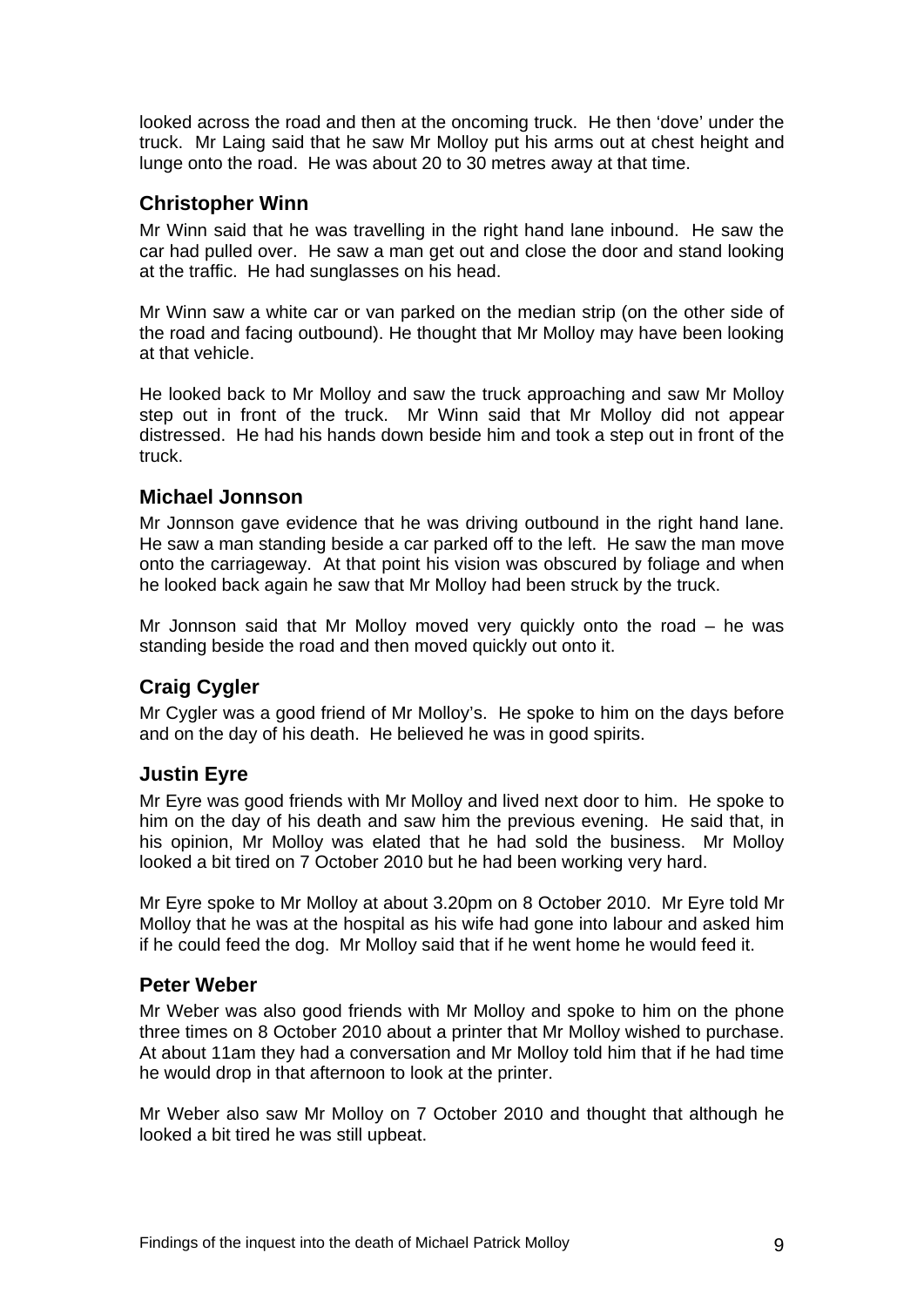## **The presumption against suicide**

In *R v Cardiff City Coroner; Ex parte Thomas<sup>[1](#page-1-0)</sup>* suicide was defined as 'voluntarily doing an act for the purpose of destroying one's own life, while one is conscious of what one is doing.'

A finding of suicide requires evidence that the deceased intended the consequences of the act. The person must have intended both to engage in the act and to terminate his or her life.

Such a finding requires that accident be ruled out. That requires definite proof of the elements of suicide.

In England, it has long been held that there is a presumption against suicide.  $2$ It has been said that the presumption is based on 'the inference drawn from the experience of mankind that self-destruction, being contrary to human instincts is unlikely to have occurred.<sup>[3](#page-10-1)</sup>

In *R v London Coroner; Ex parte Barber[4](#page-10-2)* Lord Widgery CJ stated:

*[P]erhaps one of the most important rules that coroners should bear in mind … [is] that suicide must never be presumed. If a person dies a violent death, the possibility of suicide may be there for all to see, but it must not be presumed merely because it seems on the face of it to be a likely explanation. Suicide must be proved by evidence, and if it is not proved by evidence it is the duty of the coroner not to find suicide, but to find an open verdict …'* 

In Australia the High Court has endorsed that approach in contexts other than coronial<sup>[5](#page-10-3)</sup> and that is also the case in Canada. In the Canadian case of *Greening v Commercial Union Assurance Co[6](#page-10-4) ,* the court stated that clear and cogent rebuttal evidence is required to tip the balance of probabilities sufficiently to justify a finding of suicide.

## **Conclusions**

This inquest has heard evidence that, prior to his death, Mr Molloy was in good spirits. Although he had been busy and stressed, organising the sale of his business, he was relieved to have sold the business a couple of days prior to his death.

He had made plans for that afternoon, that evening, that weekend and the upcoming months. He was not under financial stress and he was happily married. He spoke to family and friends on the day of his death and gave no

l

<sup>1</sup>

 $^{1}$  [1970] 1 WLR 1475 at 1478<br> $^{2}$  R v Huntback; Ex parte Lockley [1944] KB 606 at 610

<span id="page-10-0"></span><sup>&</sup>lt;sup>3</sup> Dominion Trust Co v New York Life Insurance Co [1919] AC 254 per Lord Dunedin at 259

<span id="page-10-2"></span><span id="page-10-1"></span> <sup>[1975] 1</sup> WLR 1310 at 1313

<span id="page-10-3"></span><sup>5</sup> *Mutual Life Insurance Co of New York v Moss* (1906) 4 CLR 311; *Spiratos v Australasian*  **United Steam Navigation Co Ltd (1955) 93 CLR 317** 

<span id="page-10-4"></span> $6$  (1987) NJ (QL) No 428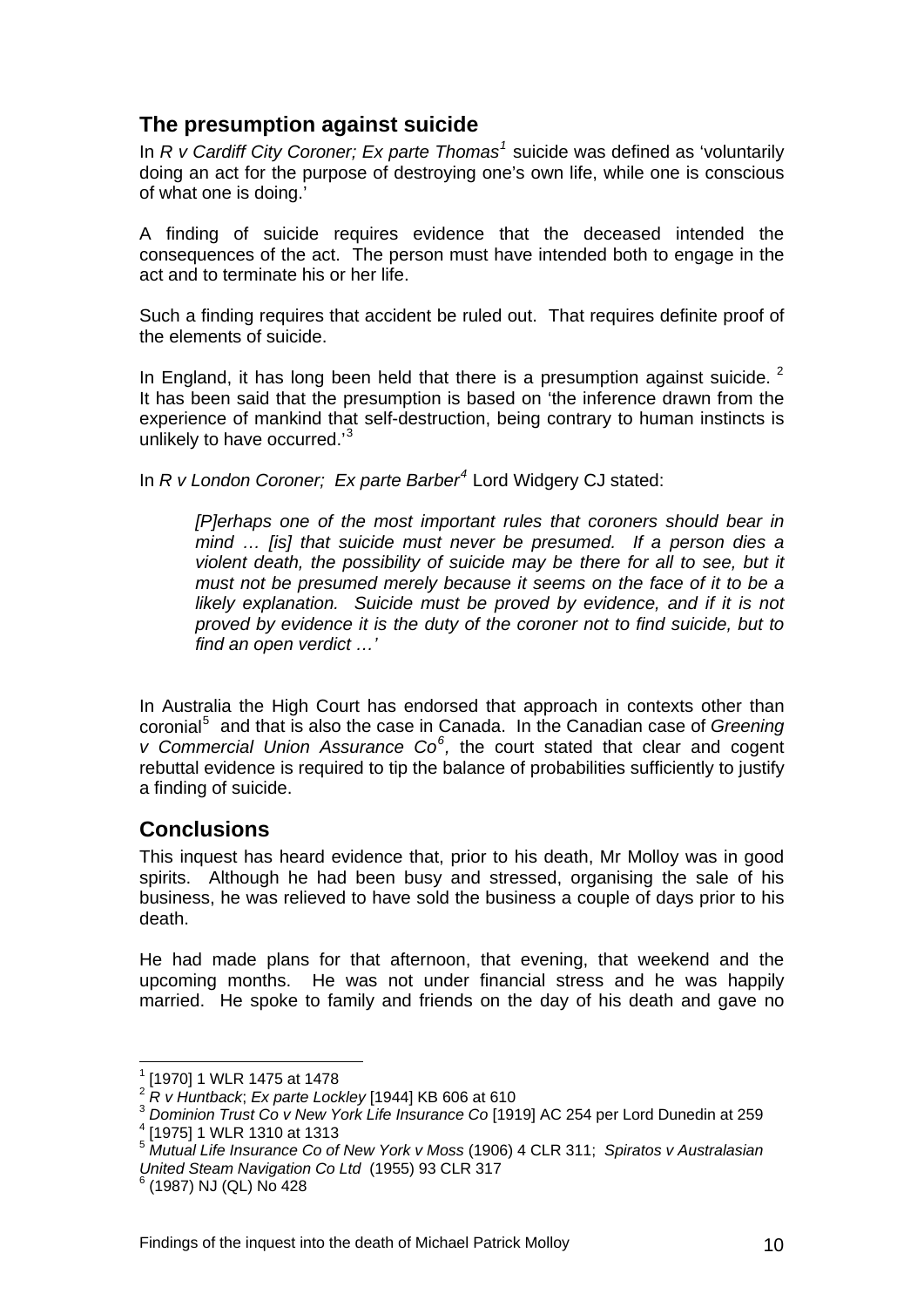indication that he was unhappy or depressed. He had long-held and strong views against suicide.

The inquest also heard evidence from a number of persons who witnessed Mr Molloy's actions just prior to him being struck by the prime mover. Those persons were travelling at about 80 kilometres per hour on a busy road. Some of them saw the accident from their rear view mirrors. They had Mr Molloy in their vision for a number of seconds at the most. There were some inconsistencies, as one would expect, in their evidence.

Despite these limitations, all were adamant that Mr Molloy deliberately stepped out in the front of the truck. They disagreed that it was possible that Mr Molloy had tripped or walked out on the road by accident.

The witnesses, in coming to the conclusion that Mr Molloy's actions were deliberate and that he intended to take his own life, have inferred his mental state from the physical actions that they observed. However, the evidence before this inquest relating to Mr Molloy's mental state is that he was not depressed or suicidal.

Whilst the fact that he was not depressed or suicidal is not conclusive, I find that, taking into account all of the evidence and considering the presumption against suicide, I am unable to determine Mr Molloy's state of mind at the time of his death. I am also unable to determine whether his actions when he moved onto the roadway in front of the prime mover were intentional. I am unable to find whether Mr Molloy's death was due to accident or suicide.

It is clear that no other person is responsible for or contributed in any way to the death of Mr Molloy. Mr Priestly was driving safely, in accordance with the road rules and appropriately for the traffic and road conditions at the time. He made every reasonable attempt to avoid Mr Molloy but he was unable to do so.

## *Findings required by s. 45*

| Identity of the deceased - | <b>Michael Patrick Molloy</b>                                                                 |
|----------------------------|-----------------------------------------------------------------------------------------------|
| How he died $-$            | Mr Molloy died from multiple injuries he<br>sustained when he was struck by a prime<br>mover. |
|                            | I am unable to determine whether Mr Molloy's<br>death was due to accident or suicide.         |
| Place of death $-$         | Ray Jones Drive, Portsmith, Queensland, 4075                                                  |
| Date of death-             | 8 October 2010                                                                                |
| Cause of death $-$         | Multiple injuries sustained in motor vehicle<br>accident (pedestrian)                         |